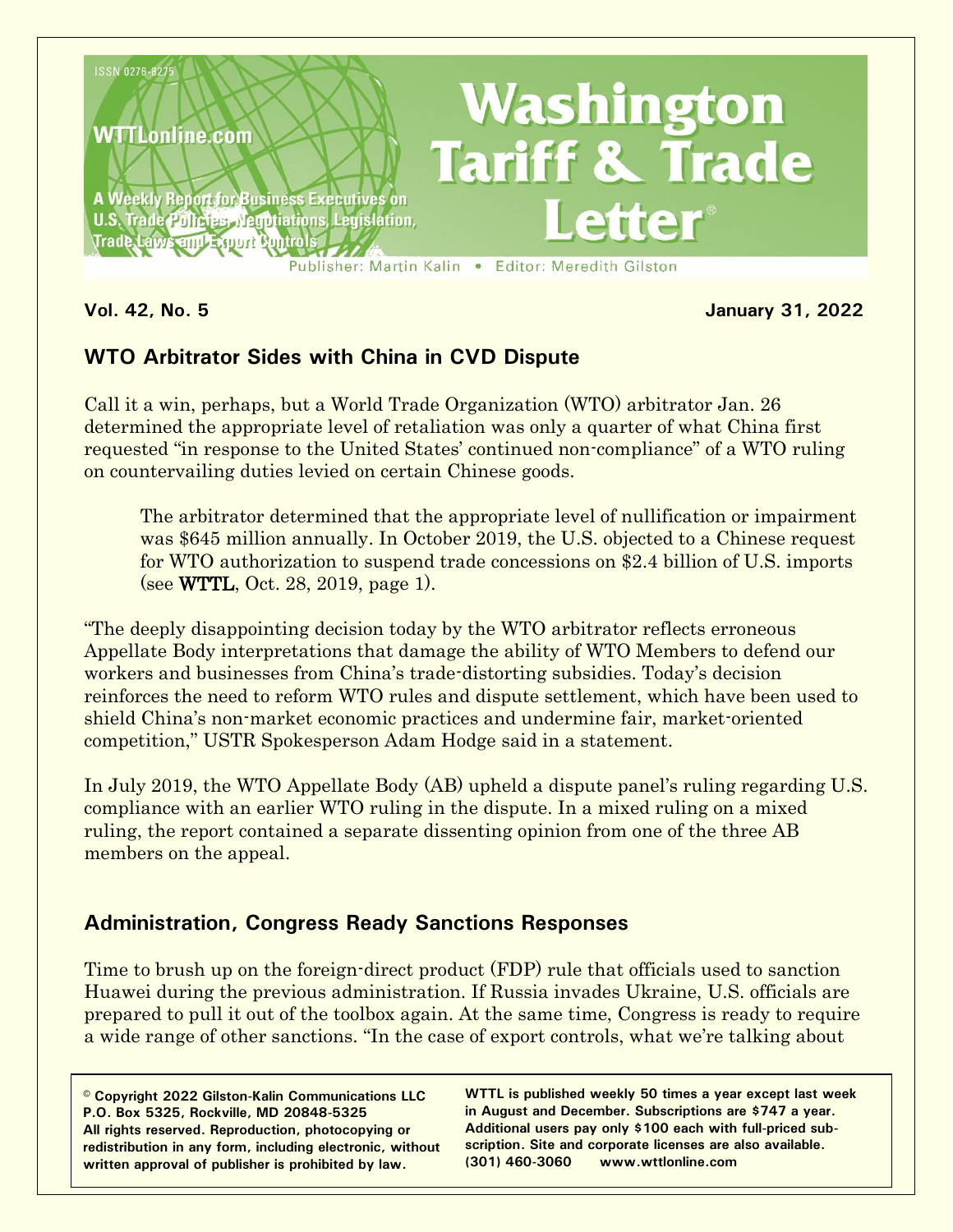are sophisticated technologies that we design and produce that are essential inputs to Russia's strategic ambitions," a senior administration officials said during a teleconference Jan. 25.

"You can think of these export controls as trade restrictions in the service of broader U.S. national security interests. We use them to prohibit the export of products from the U.S. to Russia and, potentially, certain foreign-made products that fall under U.S. export regulations," the official added.

"The reason they work is: If you step back and look at the global dominance of U.S. origin software, technology, and tooling, the export control options we're considering alongside our allies and partners would hit Putin's strategic ambitions to industrialize his economy quite hard. And it would impair areas that are of importance to him, whether it's in artificial intelligence or quantum computing, or defense, or aerospace, or other key sectors," they said.

In an October Frequently Asked Question (FAQ), the Bureau of Industry and Security (BIS) clarified a real-world example of the FDP Rule, whether a company may export a non-U.S. product to a designated entity without confirmation that a license was obtained authorizing the incorporation of the components (see WTTL, Nov. 1, 2021, page 1).

Four days before the background briefing, Rep. Gregory Meeks (D-N.Y.) introduced the House version of the Defending Ukraine Sovereignty Act of 2022 (H.R. 6470), which would include: sanctions on the Nord Stream 2 pipeline, Russian extractive industries and at least three Russian financial institutions; prohibiting all transactions of new Russian debt; sanctions on Vladimir Putin and other Russian leaders; expedited security assistance for Ukraine; expanded programming to counter Russian disinformation and cyber activity. and a national security waiver. Sen. Robert Menendez (D-N.J.) introduced the Senate version earlier in January (S. 3488).

"It is necessary that the United States, together with our transatlantic allies, make clear that any activities constituting an invasion by the Russian army into sovereign territory will be met with significant repercussions. This legislation would impose significant consequences on Russia, both financially and otherwise," Meeks said in a statement.

### **House Democrats Try One More Trade Bill**

As part of a larger legislative package to address U.S. competitiveness, House Democrats Jan. 25 announced plans for a bill to again reauthorize or extend several trade programs that have expired or need reform, including Trade Adjustment Assistance (TAA), the Generalized System of Preferences (GSP) and Miscellaneous Tariff Bill (MTB).

The bill would also stop unfairly traded goods from exploiting the de minimis import threshold; empower the U.S. Trade Representative (USTR) to take strategic steps to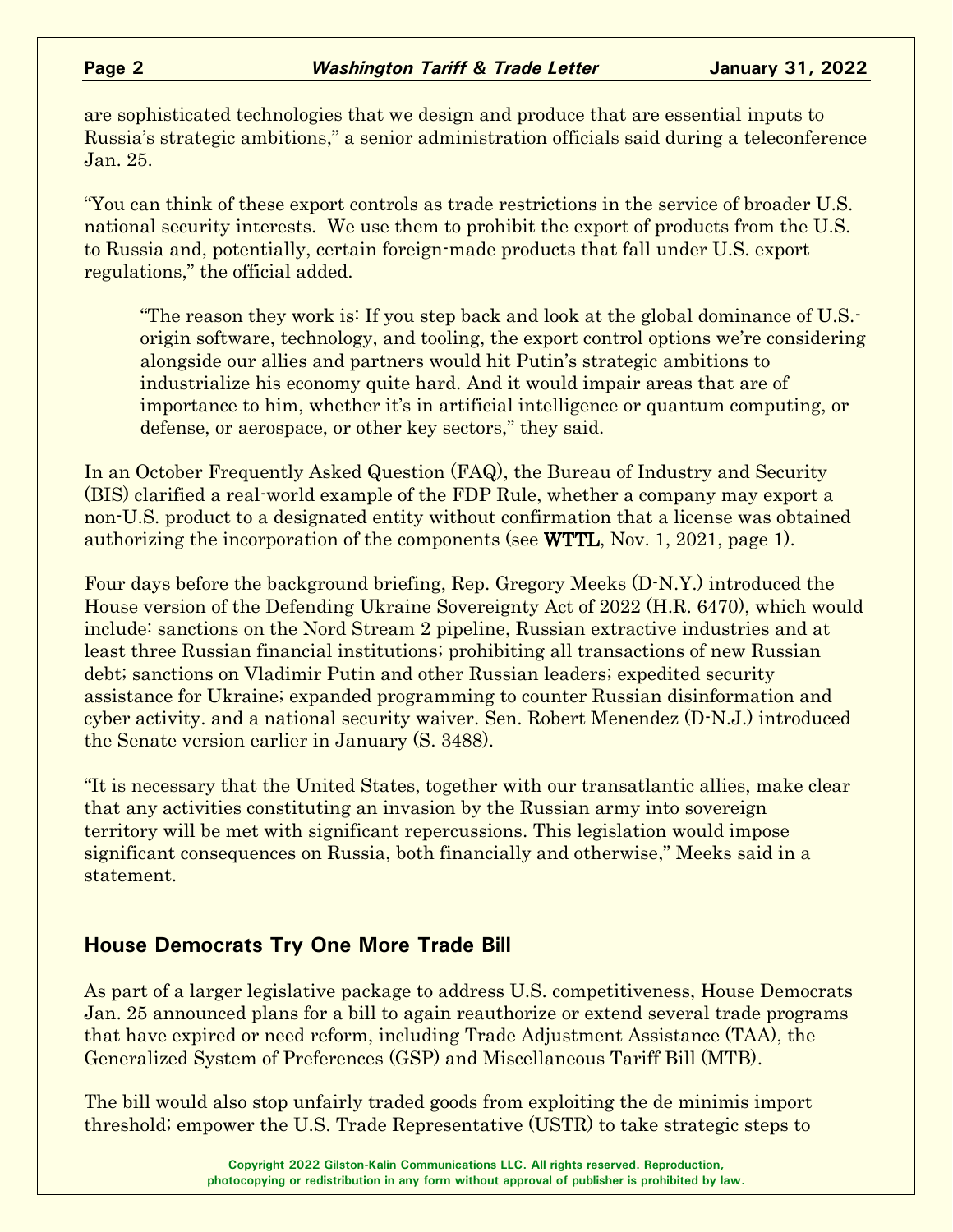improve supply chain resiliency; strengthen U.S. antidumping and countervailing duty (AD/CVD) laws; reaffirm the U.S. government's commitment to the WTO; and allow U.S. Customs and Border Protection to update its staffing model to better respond to the challenges of the modern trading system.

A week earlier, Rep. Earl Blumenauer (D-Ore.) introduced a similar bill (H.R. 6412) that would exclude products from non-market economy countries and products that are subject to certain enforcement actions, such as Section 301 and 232, from the \$800 de minimis import threshold (see **WTTL**, Jan. 24, page 2).

Specifically on AD/CVD laws, the latest bill gives Commerce "the authority to apply CVD law to subsidies provided by a government to a company operating in a different country – also known as a third country subsidization," a House Ways and Means Committee fact sheet noted. "The bill also creates a new successive AD/CVD investigation to combat repeat offenders by making it easier for petitioners to bring new cases when production moves to another country," it added.

House Republicans denounced the bill. "As President Biden sits on the sidelines while our competitors are reaching trade agreements that divide up the world's customers for their farmers, workers and businesses, Democrats are pushing a highly partisan bill stuffed with more Washington control over the economy and ideological pandering to Democrats' political base," Rep. Kevin Brady (R-Texas) said in a statement.

### **Agencies Warn Industry of Burma Business Risks**

Maybe it doesn't have to be said. A year after a February 2021 coup, the administration Jan. 26 issued a business advisory to "inform the public of the heightened risks associated with doing business in Burma." This was only the latest in a long line of U.S. actions against the country.

State, Treasury, Commerce, Labor, Homeland Security and the USTR's office issued the advisory to "inform individuals, businesses, financial institutions, and other persons, including investors, consultants, and research service providers of the heightened risks associated with doing business in the country, and in particular with the military regime, which is involved in human rights abuses."

"Additionally, businesses and individuals should be wary of the associated illicit finance risks as well as reputational and legal risks of conducting business and utilizing supply chains under military control in Burma," it noted. The specific entities and sectors of greatest concern within Burma include: state-owned enterprises; gems and precious metals; real-estate and construction projects; and arms, military equipment and related activity, the advisory explained.

In November, State, Treasury and Commerce issued a similar Business Advisory to "caution U.S. businesses currently operating in, or considering operating in, Cambodia to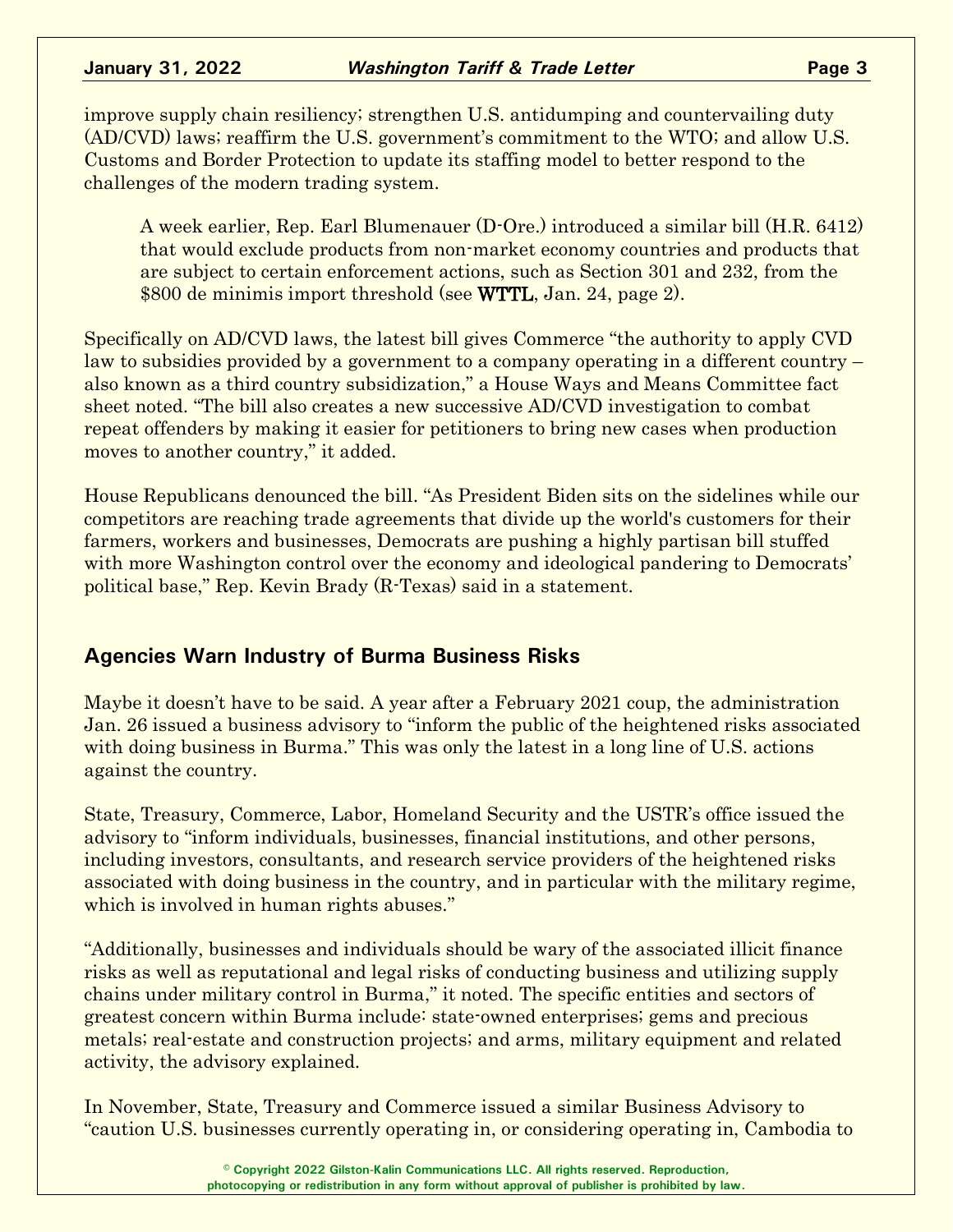be mindful of interactions with entities involved in corrupt business practices, criminal activities and human rights abuses," the agencies said (see WTTL, Nov. 15, page 8).

BIS in July 2021 added four Burmese entities to its Entity List: Wanbao Mining and two subsidiaries, Myanmar Wanbao Mining Copper and Myanmar Yang Tse Copper; and King Royal Technologies Co. (see WTTL, July 5, 2021, page 4). The three copper mining firms have revenue-sharing agreements with Myanmar Economic Holdings Limited (MEHL), which BIS added to the Entity List three months earlier.

### **Commerce Releases Findings on Semiconductor Supply Chain**

In findings Commerce released Jan. 25, the Biden administration's attempt to solve America's semiconductor supply woes are proving far more intractable than first thought. Even the best-laid plans for increased production in the next three to five years will not help the current shortage, down to five days' supply, and the long wait for washing machines, cars and other consumer goods.

Industry had a chance to defend itself as Commerce in September requested comments on how to secure and strengthen America's semiconductor product supply chain (see WTTL, Sept. 27, page 5). The department's request had "the goal of accelerating information flow across the various segments of the supply chain, identifying data gaps and bottlenecks in the supply chain, and potential inconsistent demand signals."

Chief among Commerce's findings are: demand in 2021 was 17% higher than 2019; and manufacturers were operating at 90% utilization capacity. Bottlenecks are most concentrated in a legacy logic chips (used in autos, medical devices and other products), analog chips (used in power management, image sensors, and radio frequency), and optoelectronics chips (including for sensors and switches), the department noted.

"The main bottleneck that respondents identified is the need for additional fab capacity. Additional bottlenecks that respondents identified include a lack of raw material inputs for both semiconductors and the other components paired with semiconductors to assemble sub-parts for electric devices," Commerce added.

"The semiconductor supply chain remains fragile, and it is essential that Congress pass chips funding as soon as possible," Commerce Secretary Gina Raimondo said. "With skyrocketing demand and full utilization of existing manufacturing facilities, it's clear the only solution to solve this crisis in the long-term is to rebuild our domestic manufacturing capabilities," she added.

On the same day Commerce released its findings, House committee chairs announced the contours of the America COMPETES Act of 2022, imploring legislators to speed-up "American manufacturing of semiconductors," address the "supply chain vulnerabilities,"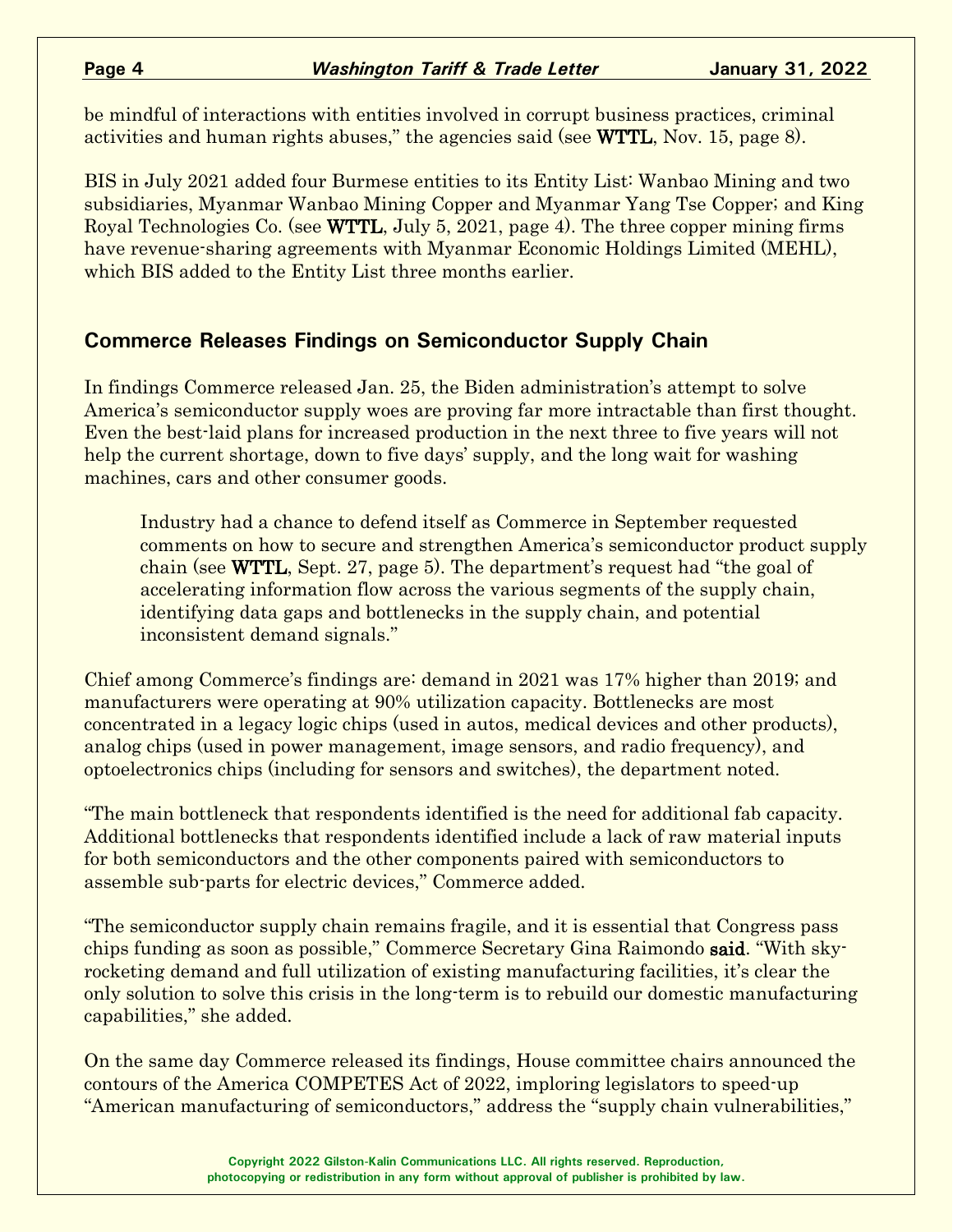reassert America's leadership in science and technology, and in doing so strengthen the country's national security and economic foundation. The bill also includes reauthorization and reform of several key trade programs (see related story, page 2).

### **Industry Comments on Brain-Computer Interface Technology**

We've heard this song before. In response to a request for comments on potential export controls on brain-computer interface (BCI) technology, industry groups and academic researchers urged BIS to exclude certain uses, including automotive applications and medical devices.

In October, BIS started chipping away at the task of identifying potential emerging technologies and requested comments on the potential uses of BCI technology and whether export controls on this technology would be effective and appropriate (see WTTL, Nov. 1, 2021, page 3). The agency received 18 comments in response.

The Alliance for Automotive Innovation proposed any potential controls explicitly exclude software, hardware and systems "designed for civil automobile applications." The group commented that "any controls on BCI should not impede the development of innovative technologies that will help make motor vehicles cleaner, safer, and smarter. Emerging technologies remain crucial to transforming personal mobility, and the automotive industry is already leveraging BCI to support next-generation vehicle safety features."

Blackrock Neurotech described the two major categories of brain computer interfaces: those that have promise for "rehabilitative" applications and those that can be described as "enhancing," the company commented. "Any proposed rulemaking should consider the distinct differences between 'rehabilitative' and 'enhancing' technologies so as to narrowly craft rules that reflect their very different applications and implications," it wrote.

Synchron, a Brooklyn company that is developing an implantable BCI medical device for the treatment of paralysis, urged BIS to "limit any discussion of export controls to encompass only those BCI products that are intended for non-medical use," it wrote. "The U.S. currently holds a major technology advantage over the rest of the world in the field of invasive BCI. Any U.S. export controls placed on implanted BCI medical technology, either hardware or software, would substantially hinder this leadership position," Synchron added.

University of Pittsburgh researchers echoed Synchron's sentiment. "BCI technology and science have been an international endeavor for many years, and we expect this to continue. Since most companies trying to develop and commercialize BCI technologies are small and work with limited resources, we feel strongly that additional export control restrictions and market limitations will have a significant negative impact on their overall development, and will disproportionally affect U.S. technological leadership," they commented.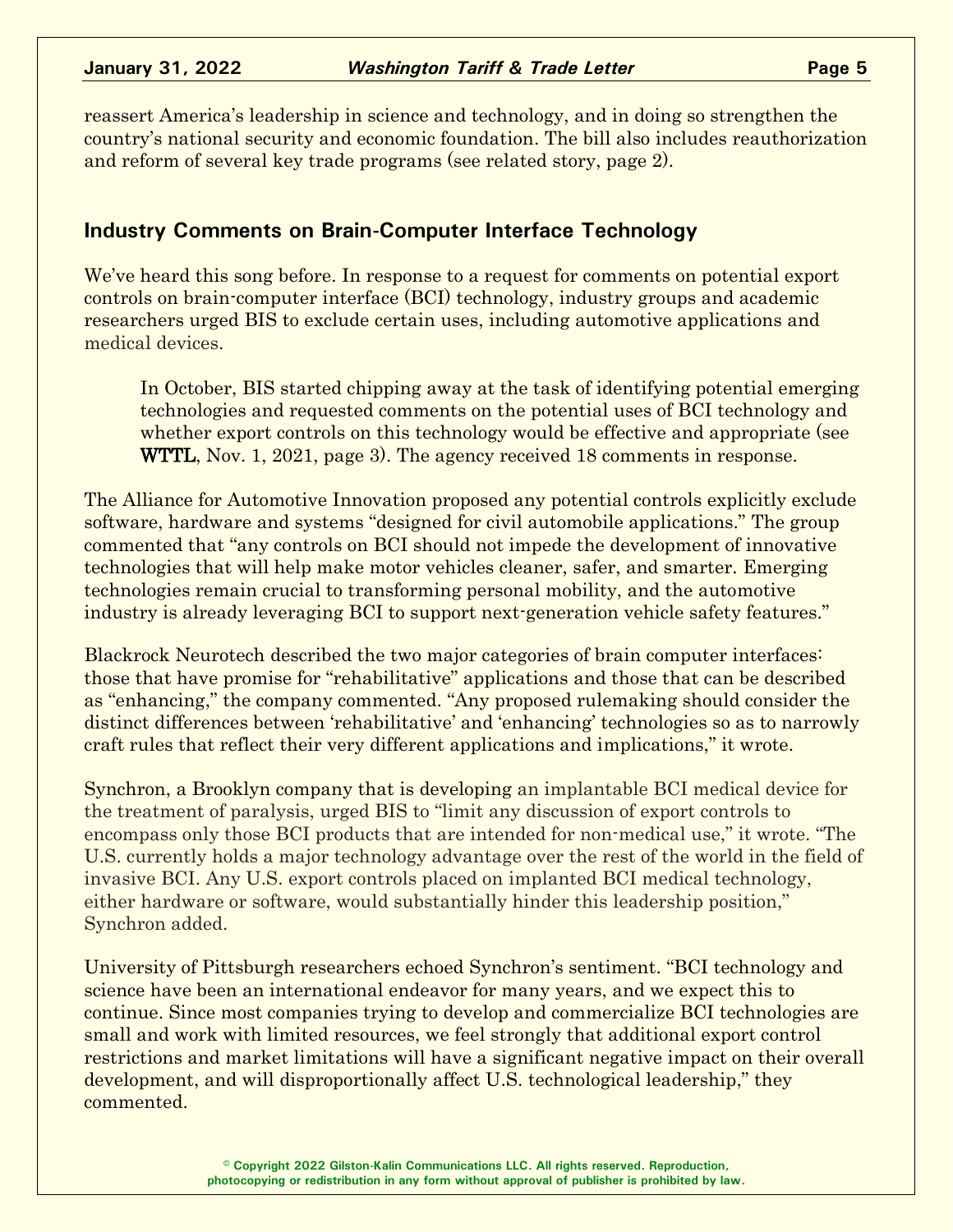"While there may be narrow areas of U.S. national security concern with respect to BCIs, we believe the United States benefits by supporting the global development of BCI-based platforms led by U.S.-based companies. This is an opportunity for the United States to become a global leader in the technological revolution that is forming around precision measurement of the brain. For this to become reality, the scope of any new export controls relating to BCIs should be narrowly applied to security-related applications and controlled multilaterally," HI LLC, which does business as Kernel, commented.

## **USTR Launches Forced Labor Trade Strategy**

As part of a larger administration effort, the USTR's office Jan. 26 launched the effort to develop a trade strategy to combat forced labor, including in global supply chains. The effort was launched at the inaugural meeting of the President's Interagency Task Force to Monitor and Combat Human Trafficking.

"The development of this strategy will include a thorough interagency review of our existing trade policies and tools used to combat forced labor, including forced child labor, to determine areas that may need strengthening and gaps that need to be filled," USTR Katherine Tai told the meeting.

"We will use this analysis to establish objectives, priorities, new tools, and key action items to advance our goals. We will also create an inclusive process that maximizes input from stakeholders, including labor organizations, civil society, survivors, and the private sector," she added.

Tai also highlighted specific trade engagements, including: continued work through the WTO fisheries subsidies negotiations; using the Trade and Technology Council to develop concrete actions for the U.S. and European Union (EU); monitoring and upholding forced labor obligations under the U.S.-Mexico-Canada Agreement; and contributing USTR expertise on global supply chains in the implementation of the Uyghur Forced Labor Prevention Act (H.R. 6256).

President Biden signed the Uyghur bill, which bans imports from Xinjiang region of China and imposes sanctions on foreign individuals responsible for forced labor in the region, in December (see WTTL, Jan. 3, page 7). The Senate unanimously passed the bill a week earlier, two days after the House passed the compromise bill by voice vote.

## **ITC Calls Censorship Non-Tariff Trade Barrier**

In the first volume of its Section 332 investigation of censorship as a non-tariff barrier, the International Trade Commission (ITC) Jan. 27 outlined the evolution of such practices and policies in six key markets (Pub. 5244). In addition, the report also described "elements that entail extraterritorial censorship and the roles of governmental and nongovernmental actors in implementation and enforcement of censorship policies and practices."